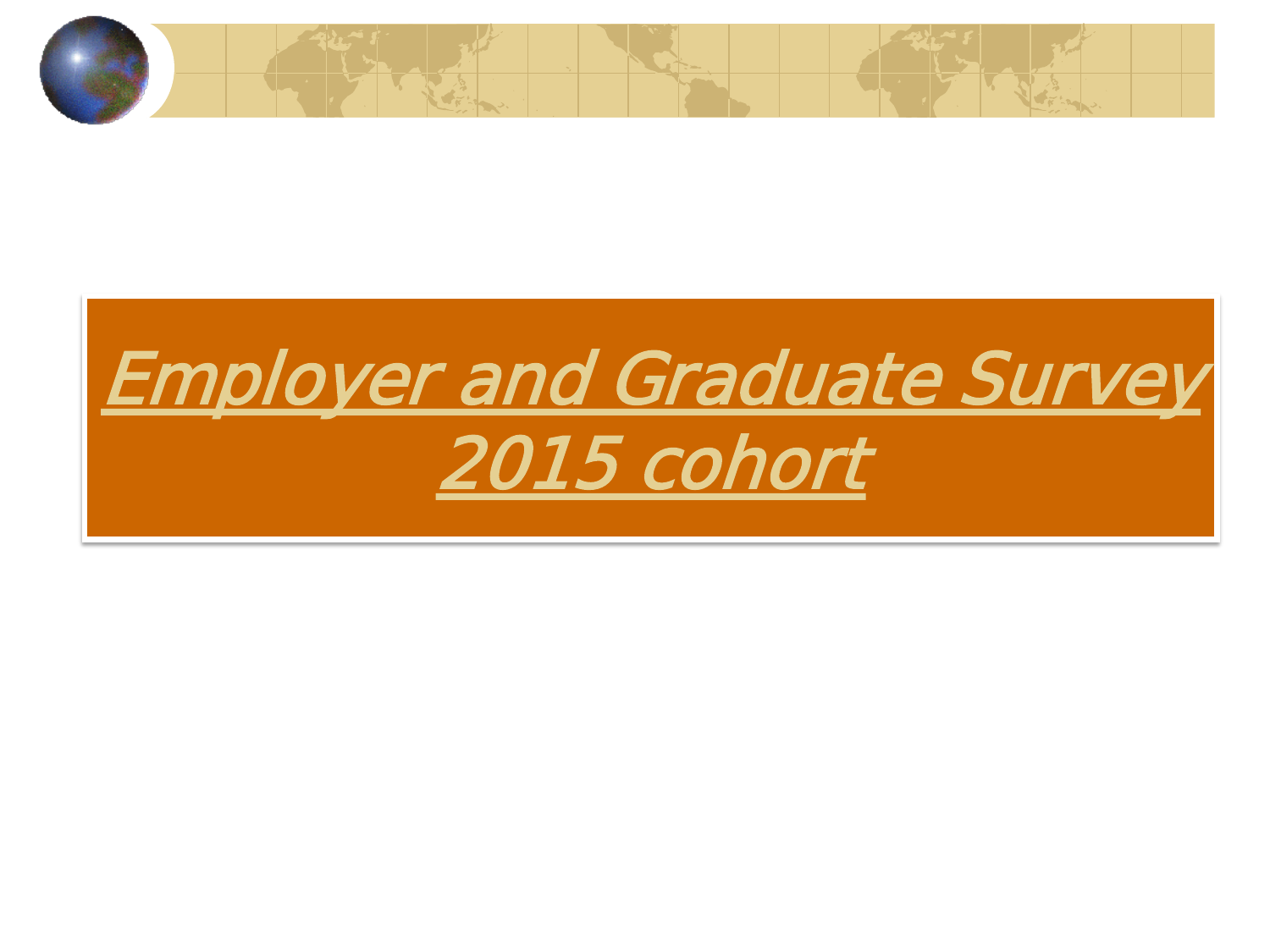

## *Response Rates*

| <b>Graduate Survey</b> | Class '15 | As a $(%)$ of |
|------------------------|-----------|---------------|
|                        | $n = 117$ | respondents   |
| # Received             | 39        | 33%           |
|                        |           |               |
| # Employed             | 39        | 100%          |
| <b>Employer Survey</b> |           |               |
| # Contacted            | 35        |               |
| # Received             | 21        | 60%           |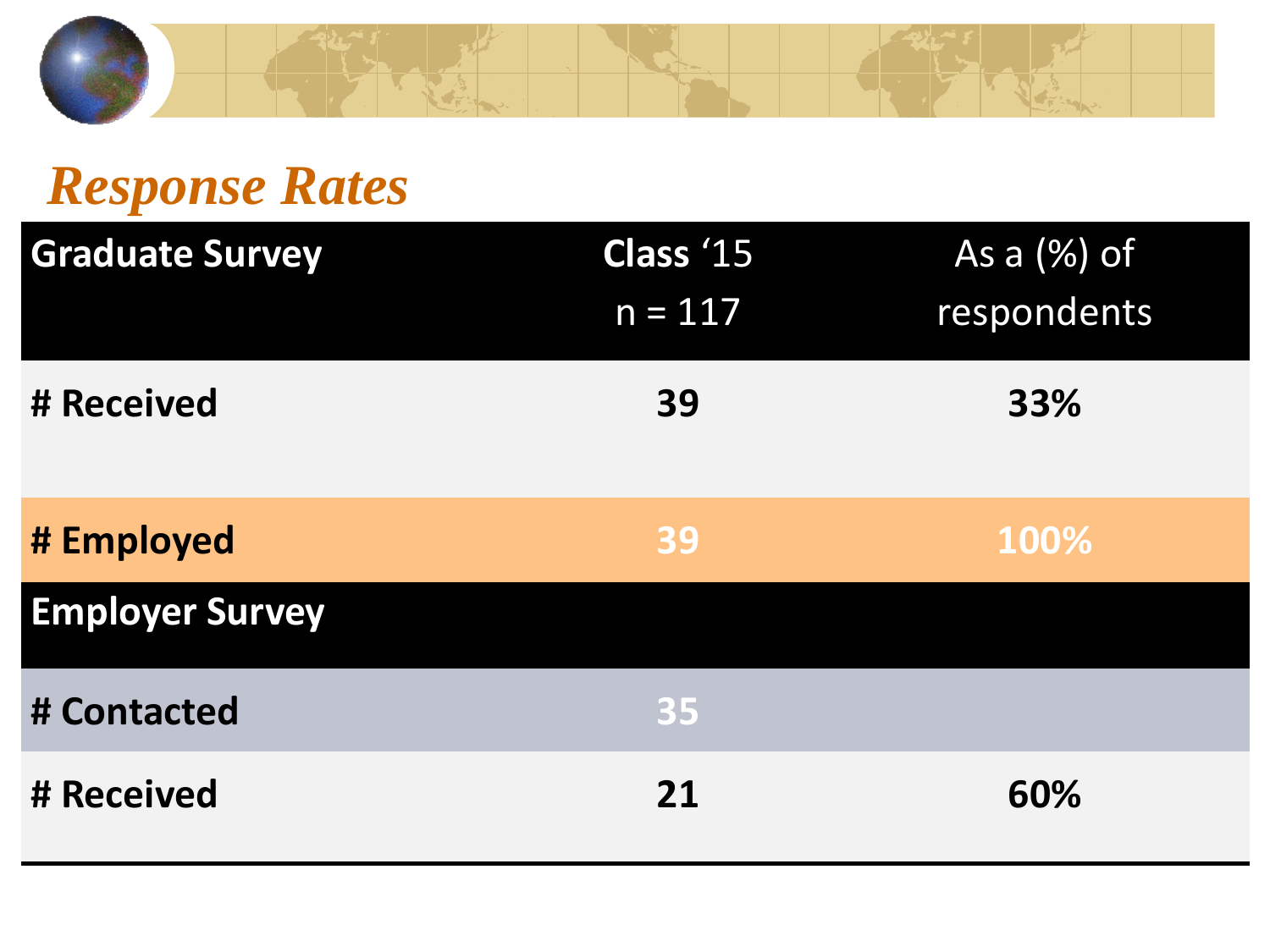

# *Employment Information*

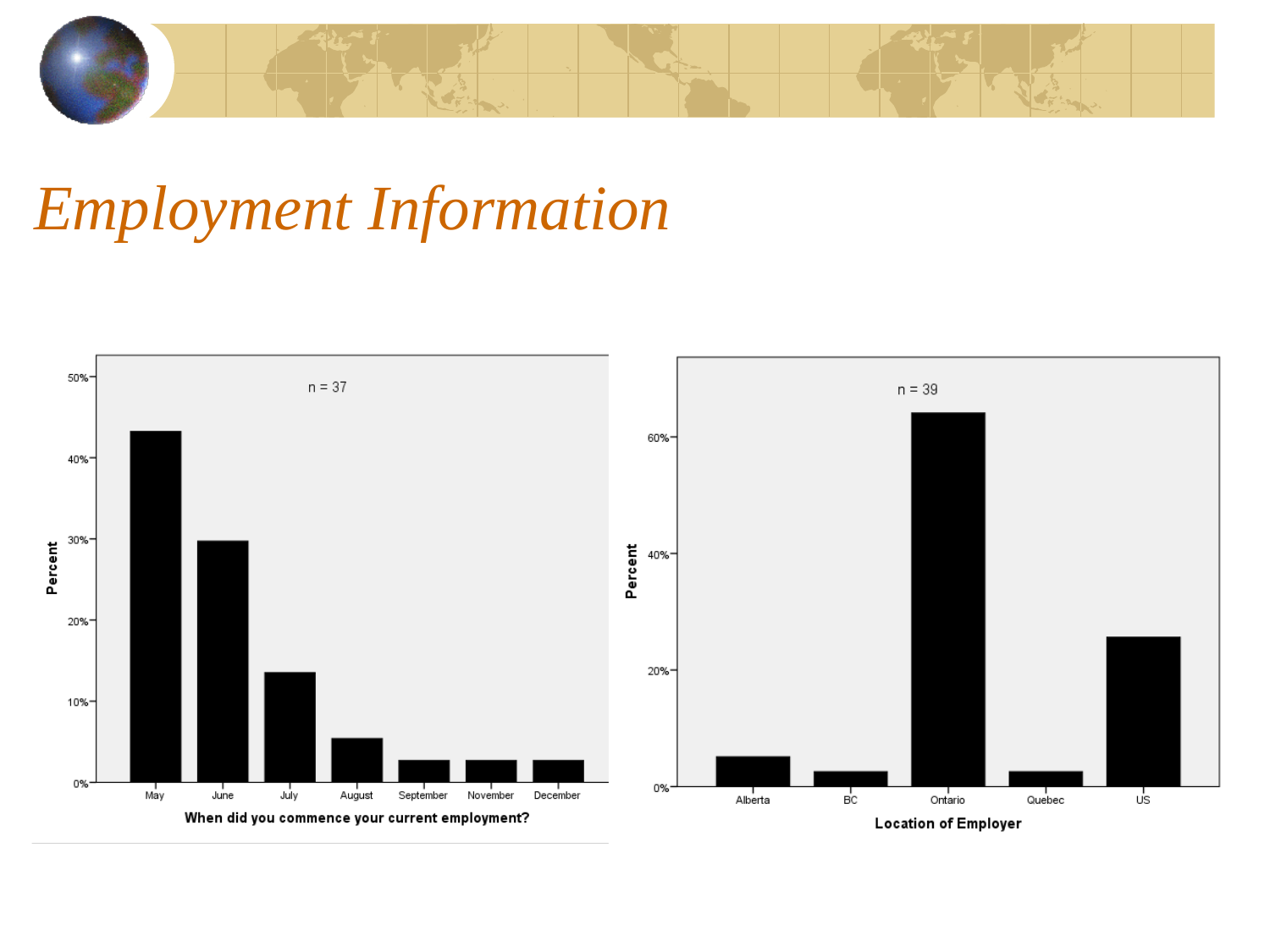

## *Stream Information*



#### Choice - Probably (*N* = 2)

- 1 Equine thought RCP would be better
- 1 RCP thought Food Animal would be better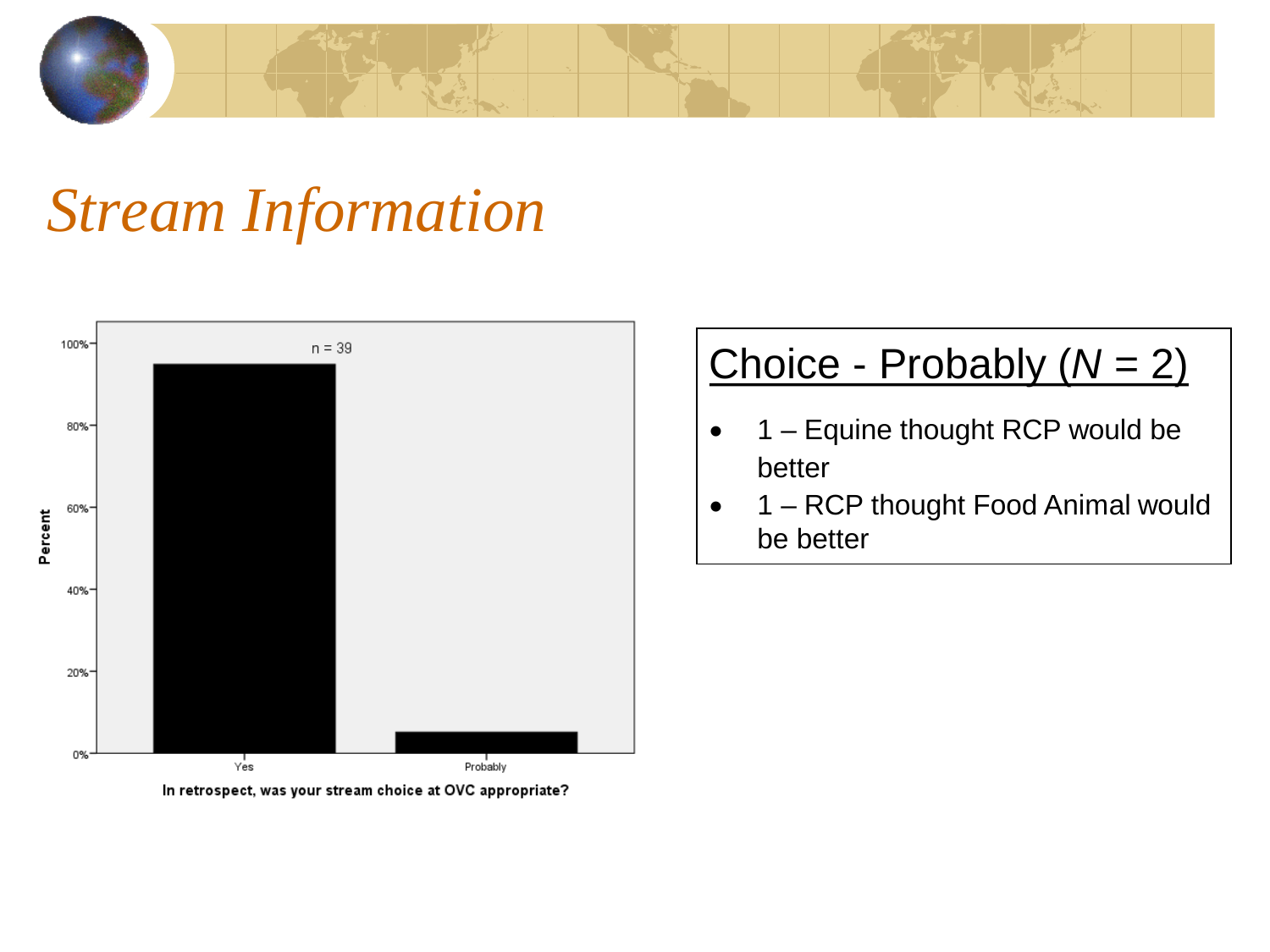

## *Overall Graduate & Employer Feedback*

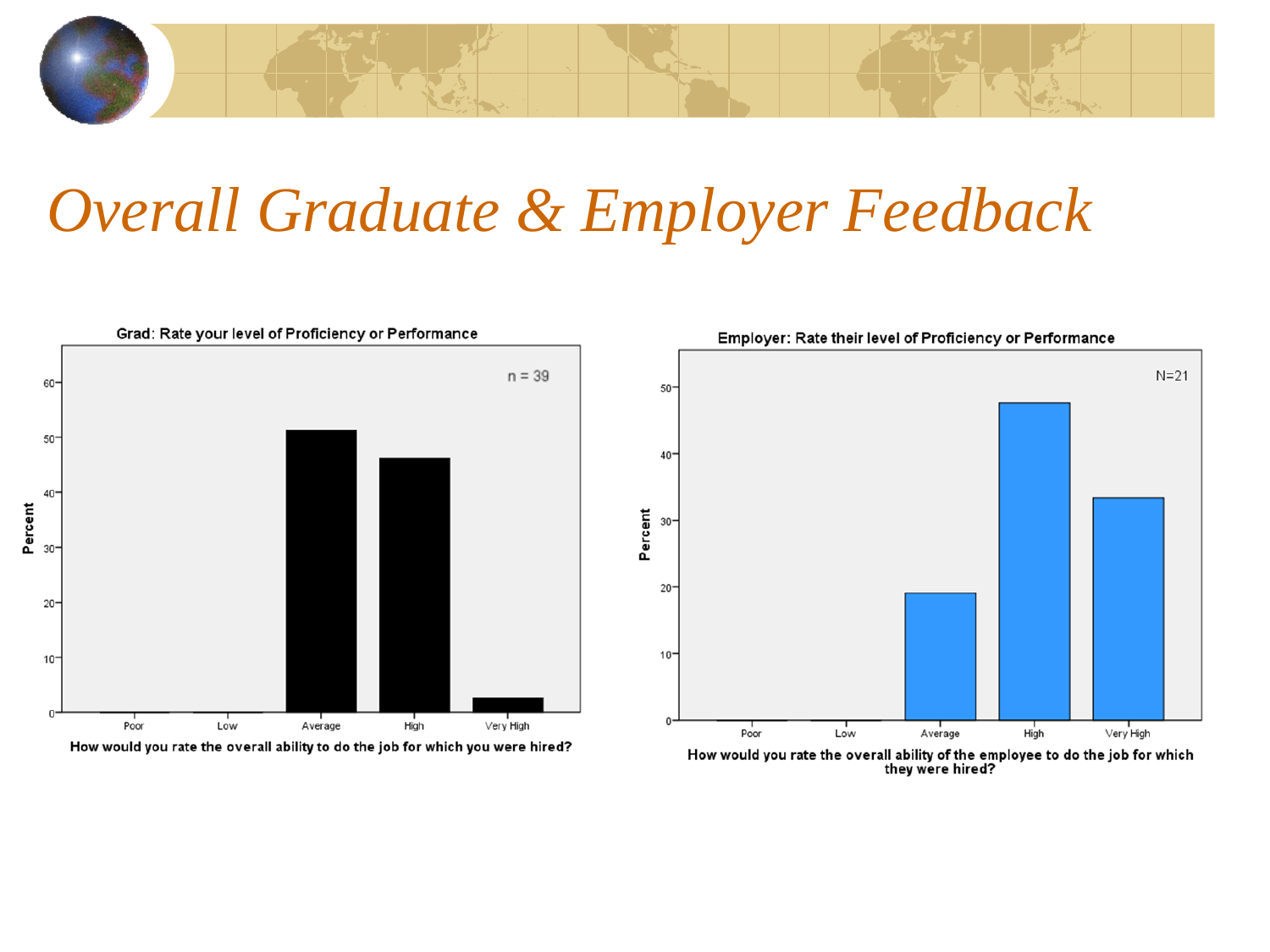

### *Overall Paired Feedback*

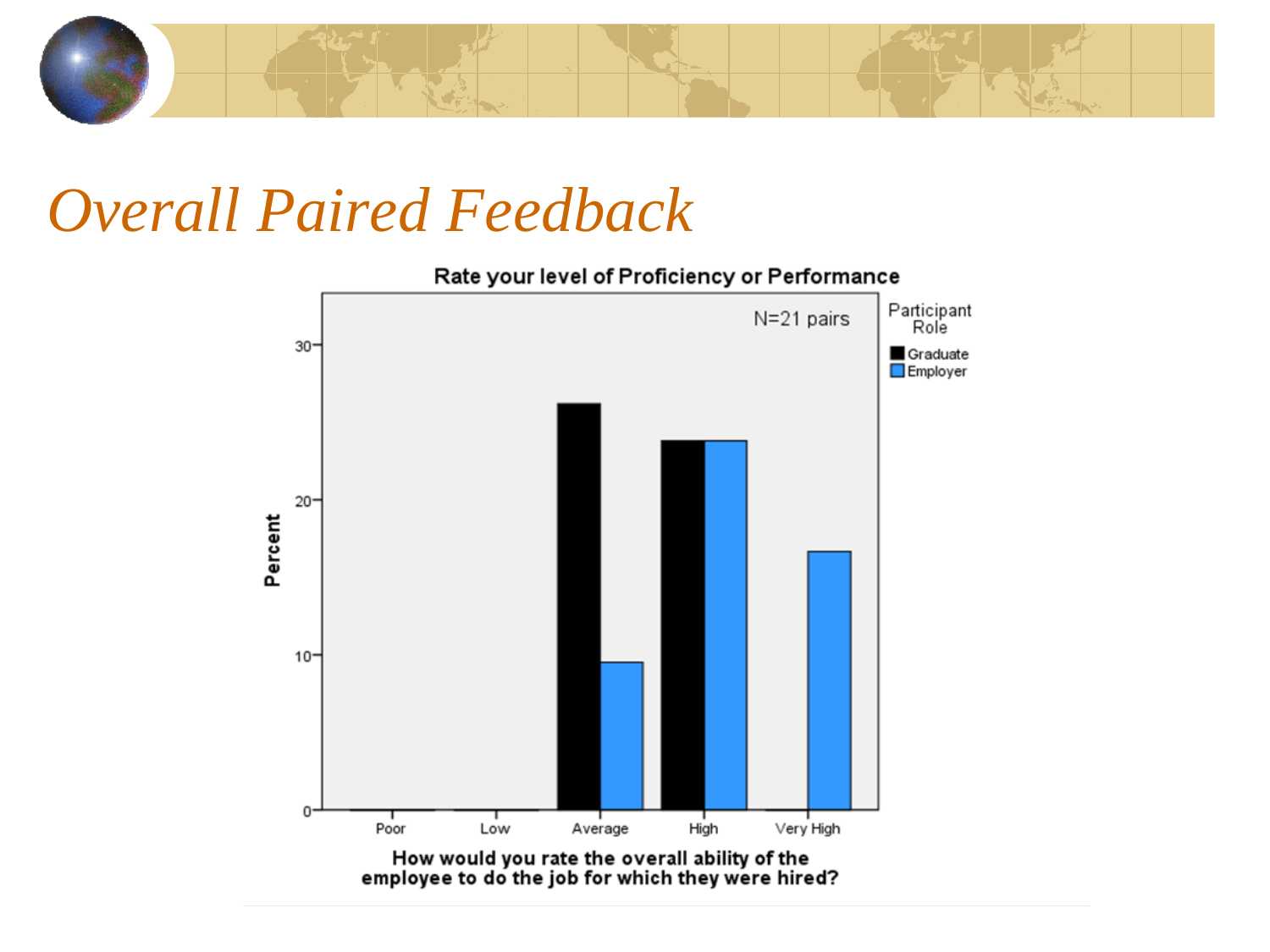

#### *Example Feedback – Clinical Judgment*





Utilize a systematic approach to assessing a case, prioritize how the case is<br>handled, develop an appropriate diagnostic and treatment plan, and evaluate and respond to the case progression over time.

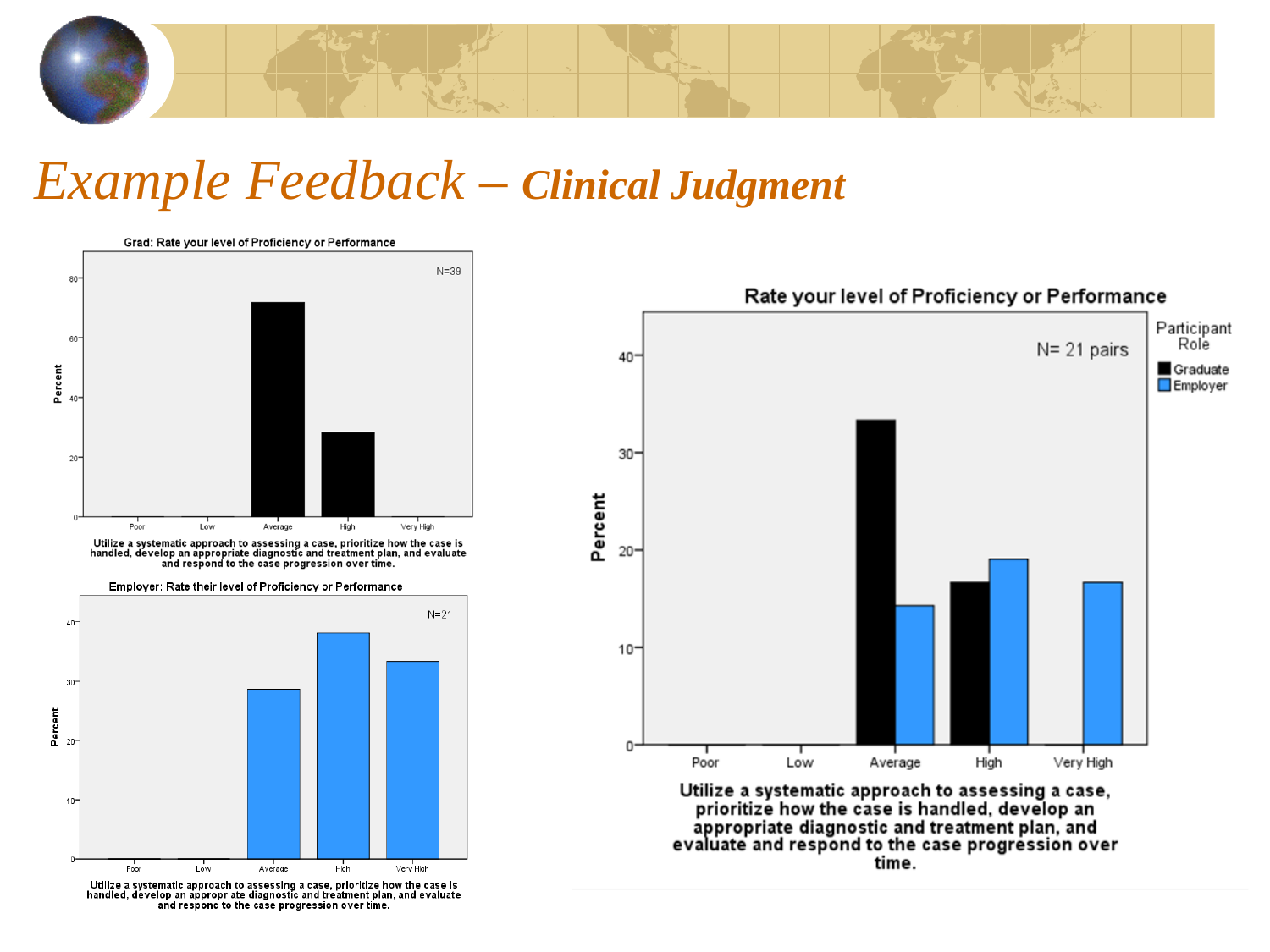

# *Employer Comments – Themes*

- Above average new veterinarian
	- In no area do I found our new graduate to be deficient. We are very pleased with how she has blended the skills she has learned at OVC with her independent study and ongoing commitment to utilizing all learning opportunities available to her."
- More hands-on experience (including surgery)
	- **E** "Ensure that students get as much hands-on experience as possible."
	- "More training in dentistry."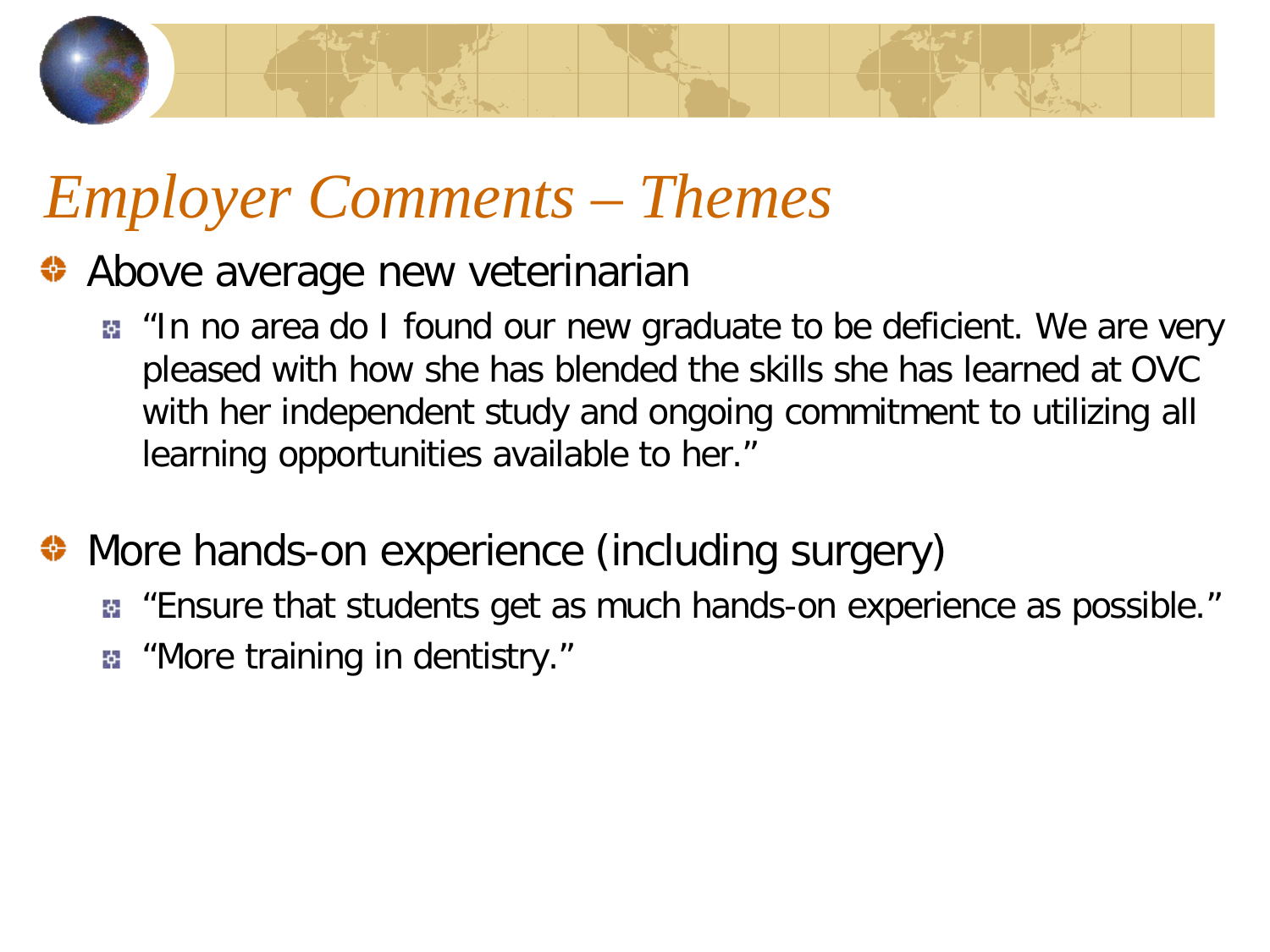

#### *Graduate Comments & Suggestions for Program Improvement*

#### **◆ Feel well prepared overall**

- "I feel I have been equipped with the necessary skills from OVC to thoroughly examine and treat patients, as well as communicate well with clients, staff, and colleagues."
- I "I am still slower than the experienced vets, and need to look things up more often, but I feel I still practice good medicine and quality patient care with confidence and compassion."

• More hands-on experience throughout the program

**E** "More hands-on clinical experiences (through real-client experiences and/or labs) as well as more practice presenting clinical differentials in a more standardized way."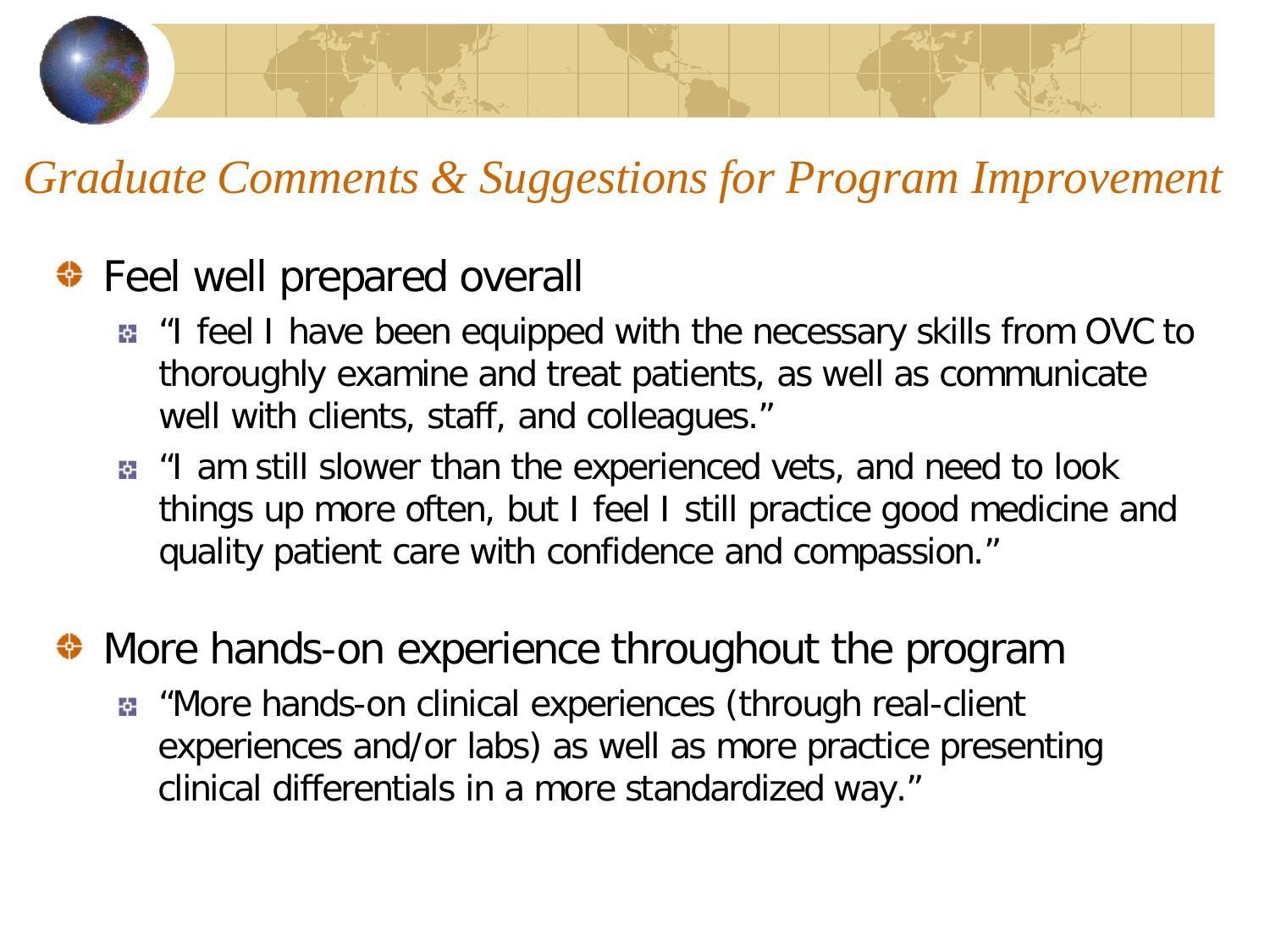

# 5-year Alumni Survey (2011 Cohort)